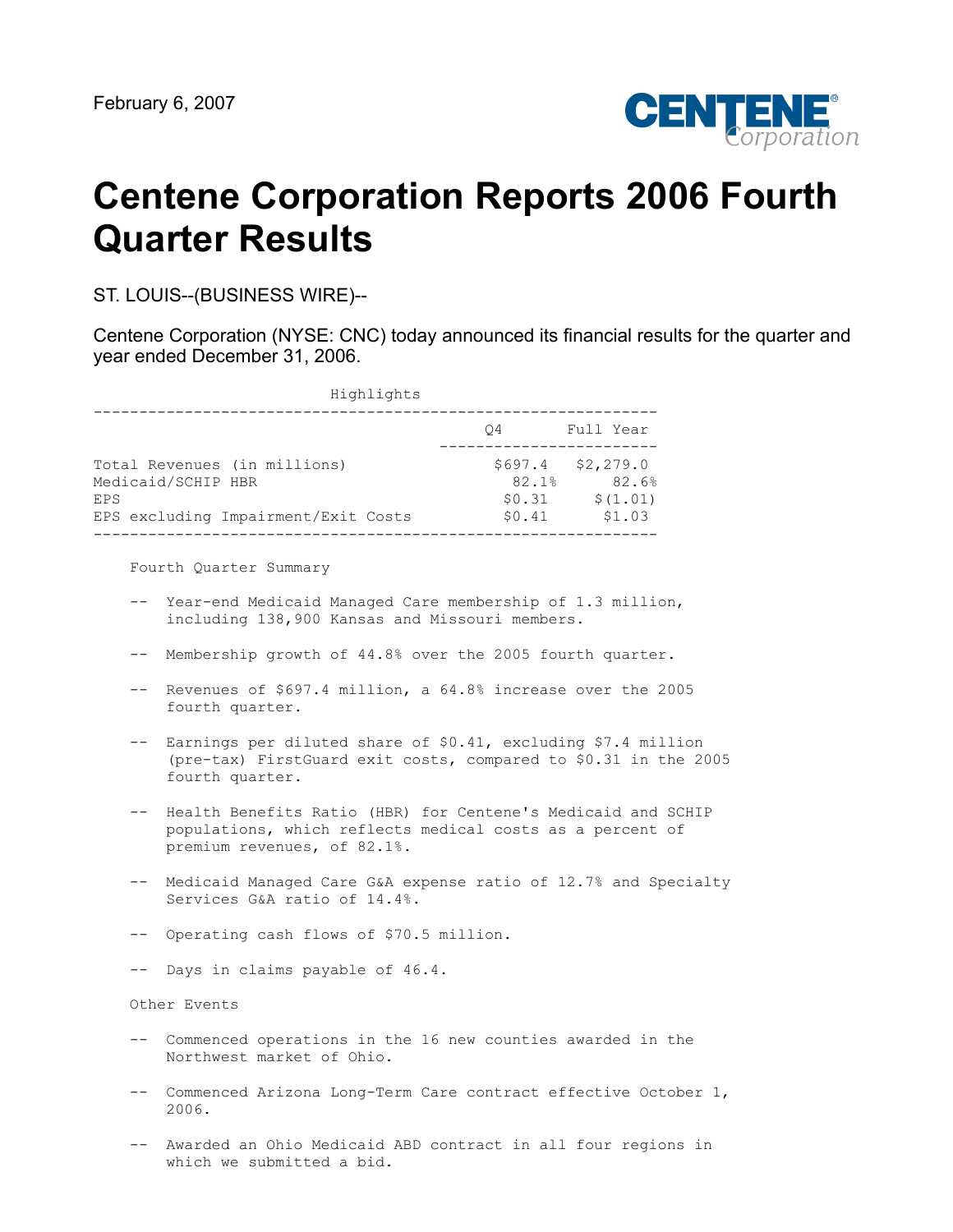- -- Received notice of tentative contract award of the Texas Comprehensive Health Care for Foster Care, subject to contract finalization.
- -- Announced definitive agreement to divest the assets of FirstGuard Health Plan, Inc., our Missouri health plan. The sale was completed effective February 1, 2007.
- -- Exited Kansas Medicaid market.

Michael F. Neidorff, Centene's Chairman and Chief Executive Officer, stated, "Our fourth quarter results were consistent with our expectations, with strong growth in Georgia, Texas, and Ohio. Our overall Medicaid and SCHIP HBR was 82.1%, as guided. We saw a decline in our Indiana membership as we initiated re-contracting with our physician network and due to the state's decision to implement a one-month freeze on assigning members into new plans. Our Indiana plan continues to require focused attention on pharmacy costs; we believe that we have begun to favorably impact the medical cost trend in that state. In addition, the company-wide medical management initiatives that we put in place earlier this year are giving us added visibility of trends and we continue to evaluate further steps to more effectively control and manage these costs.

"We are pleased with the performance of our Georgia business which has exceeded our expectations, reaching 308,800 members at year-end. While we faced some specific challenges regarding provider claims due to a substantial number of doctors signing contracts at the last minute, we are paying current claims in a timely fashion and expect to have the backlog for the older claims cleared up by the end of February.

"We were disappointed with the loss of our contract to serve the state of Kansas' Medicaid recipients. We have managed a smooth transition of our membership and have recognized all of the significant financial charges in 2006. Additionally, we sold our Missouri health plan assets to Healthcare USA when the state continued its unfavorable posture towards Medicaid; this transaction closed on February 1, 2007. We expect to incur minimal additional exit costs in 2007.

"In Ohio, the state commenced its Aged, Blind or Disabled (ABD) roll-out in the Northeast and Southwest regions on January 1, and February 1, respectively; we expect the East Central and Northwest regions to begin enrolling members in March and April. Our contract to serve Texas Star Plus members commenced on February 1, a slight delay from the original January 1 start date. We look forward to serving the health needs of these recipients.

"We've closed the fourth quarter and year with the knowledge and confidence that we have taken considerable steps to address and resolve our medical management issues and look forward to pursuing the growth opportunities that exist in our core business and specialty companies with the goal of covering more of the nation's 50 million uninsured Americans," concluded Neidorff.

The following table depicts membership in Centene's managed care organizations by state at December 31, 2006 and 2005:

|         | 2006            | 2005              |
|---------|-----------------|-------------------|
|         |                 |                   |
| Georgia | 308,800         | $\qquad \qquad -$ |
| Indiana | 183,100 193,300 |                   |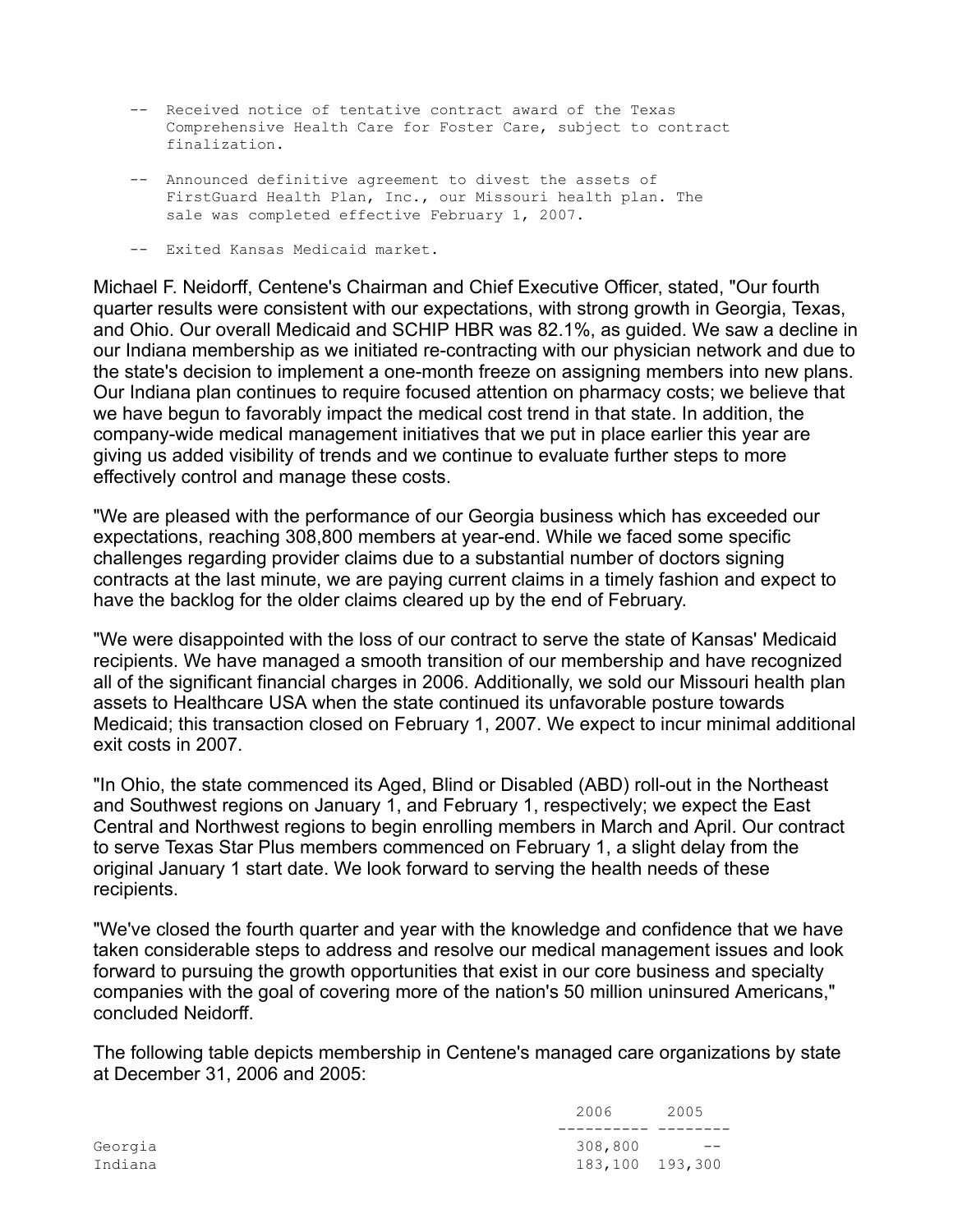| New Jersey | 58,900    | 56,500  |
|------------|-----------|---------|
| Ohio       | 109,200   | 58,700  |
| Texas      | 298,500   | 242,000 |
| Wisconsin  | 164,800   | 172,100 |
| Subtotal   | 1,123,300 | 722,600 |
| Kansas     | 107,000   | 113,300 |
| Missouri   | 31,900    | 36,000  |
| Total      | 1,262,200 | 871,900 |
|            |           |         |

The following table depicts membership in Centene's managed care organizations by member category at December 31, 2006 and 2005:

|                                                        | 2006                                | 2005                               |
|--------------------------------------------------------|-------------------------------------|------------------------------------|
| Medicaid<br>SCHIP<br>SSI                               | 887,300<br>216,200<br>19,800<br>(a) | 573,100<br>134,600<br>$14,900$ (b) |
| Subtotal<br>Kansas and Missouri Medicaid/SCHIP members | 1,123,300<br>138,900                | 722,600<br>149,300                 |
| Total                                                  | 1,262,200                           | 871,900                            |

 <sup>(</sup>a) 10,200 at-risk; 9,600 ASO

Statement of Operations

- -- For the 2006 fourth quarter, revenues increased 64.8% to \$697.4 million from \$423.2 million in the 2005 fourth quarter. Our fourth quarter 2006 revenue in Kansas and Missouri totaled \$79.6 million.
- -- The HBR for Centene's Medicaid and SCHIP populations, which reflects medical costs as a percent of premium revenues, was 82.1% for the three months ended December 31, 2006, a decrease of 0.2% over the comparable 2005 period. The HBR for the three months ended December 31, 2006 did not include any overall adverse medical cost development related to prior periods.
- -- General and administrative (G&A) expense as a percent of revenues for the Medicaid Managed Care segment was 12.7% in the fourth quarter of 2006 compared to 10.3% in the fourth quarter of 2005, increasing primarily because of premium taxes enacted in certain markets and FirstGuard exit costs. Fourth quarter 2006 premium taxes were \$17.4 million. The Medicaid Managed Care G&A ratio would have been 10.4% excluding those premium taxes, and 9.3% excluding the premium taxes and \$7.4 million of FirstGuard exit costs.
- -- Operating earnings of \$18.7 million, including \$7.4 million of FirstGuard exit costs, compared to \$20.4 million in the 2005 fourth quarter.
- -- Earnings per diluted share of \$0.31. Earnings per diluted share of \$0.41, excluding the FirstGuard exit costs, compared to \$0.31 in the 2005 fourth quarter.

 <sup>(</sup>b) 8,100 at-risk; 6,800 ASO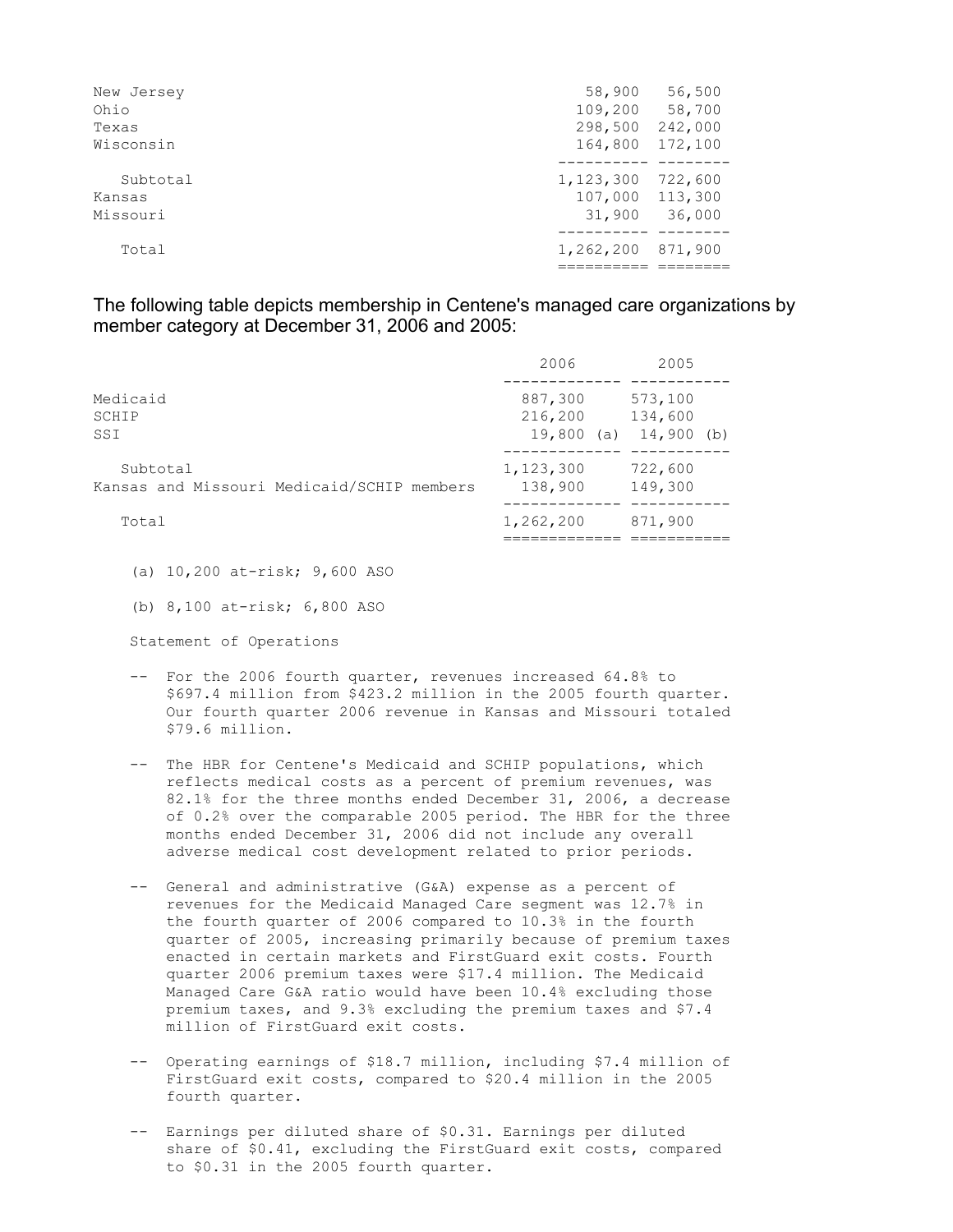-- For the year ended December 31, 2006, revenues increased 51.3% to \$2.3 billion from \$1.5 billion in 2005. Our 2006 revenues in Kansas and Missouri totaled \$317.0 million. Medicaid Managed Care G&A expenses including premium tax and FirstGuard exit costs as a percent of revenues increased to 12.6% in 2006 compared to 10.5% in 2005. Net loss in 2006 of \$43.6 million, or \$1.01 per diluted share, including a non-cash intangible asset impairment charge related to the loss of the Kansas contract of \$87.1 million pre-tax and the FirstGuard exit costs of \$7.4 million pre-tax. Net earnings, excluding the impairment charge and exit costs, were \$45.9 million or \$1.03 per diluted share in 2006.

Balance Sheet and Cash Flow

At December 31, 2006, the Company had cash and investments of \$508.7 million, including \$479.8 million held by its regulated entities and \$28.9 million held by its unregulated entities. Medical claims liabilities totaled \$280.4 million, representing 46.4 days in claims payable.

A reconciliation of the Company's change in days in claims payable from the immediately preceding quarter-end is presented below:

| Days in claims payable, December 31, 2006  | 46.4 |
|--------------------------------------------|------|
|                                            |      |
| Increase in claims inventory               | 1.1  |
| Days in claims payable, September 30, 2006 | 45.3 |

# **Outlook**

The table below depicts the Company's guidance for the 2007 first quarter and full year:

|                                                     | 01 2007 |  | 2007                                                                                    |  |
|-----------------------------------------------------|---------|--|-----------------------------------------------------------------------------------------|--|
| Revenue (in millions)<br>Earnings per diluted share |         |  | Low High Low High<br>$$635$ $$645$ $$2,700$ $$2,800$<br>$$0.24$ $$0.27$ $$1.51$ $$1.61$ |  |

J. Per Brodin, Centene's Chief Financial Officer, stated, "The 2007 guidance reflects our previously announced intention to begin reporting our revenue net of premium taxes. This guidance also excludes any gain or loss from the sale of our Missouri health plan or tax benefits from the stock of our Kansas health plan and the effect of the tentative Texas Foster Care award. Our expected sequential change in EPS is summarized as follows:

|                                    | Low               | High |
|------------------------------------|-------------------|------|
|                                    |                   |      |
| 04 2006 adjusted non-GAAP EPS      | $$0.41$ $$0.41$   |      |
| 04 2006 FirstGuard net earnings    | $(0.14)$ $(0.14)$ |      |
| Reallocated corporate overhead     | $(0.05)$ $(0.05)$ |      |
| Profit improvement and growth      | $0.02 \t 0.05$    |      |
|                                    |                   |      |
| Q1 2007 earnings per diluted share | $$0.24$ $$0.27$   |      |
|                                    |                   |      |

"The reallocated corporate overhead costs represent the centralized infrastructure for managing claims payment, IT, finance and other costs needed to support our FirstGuard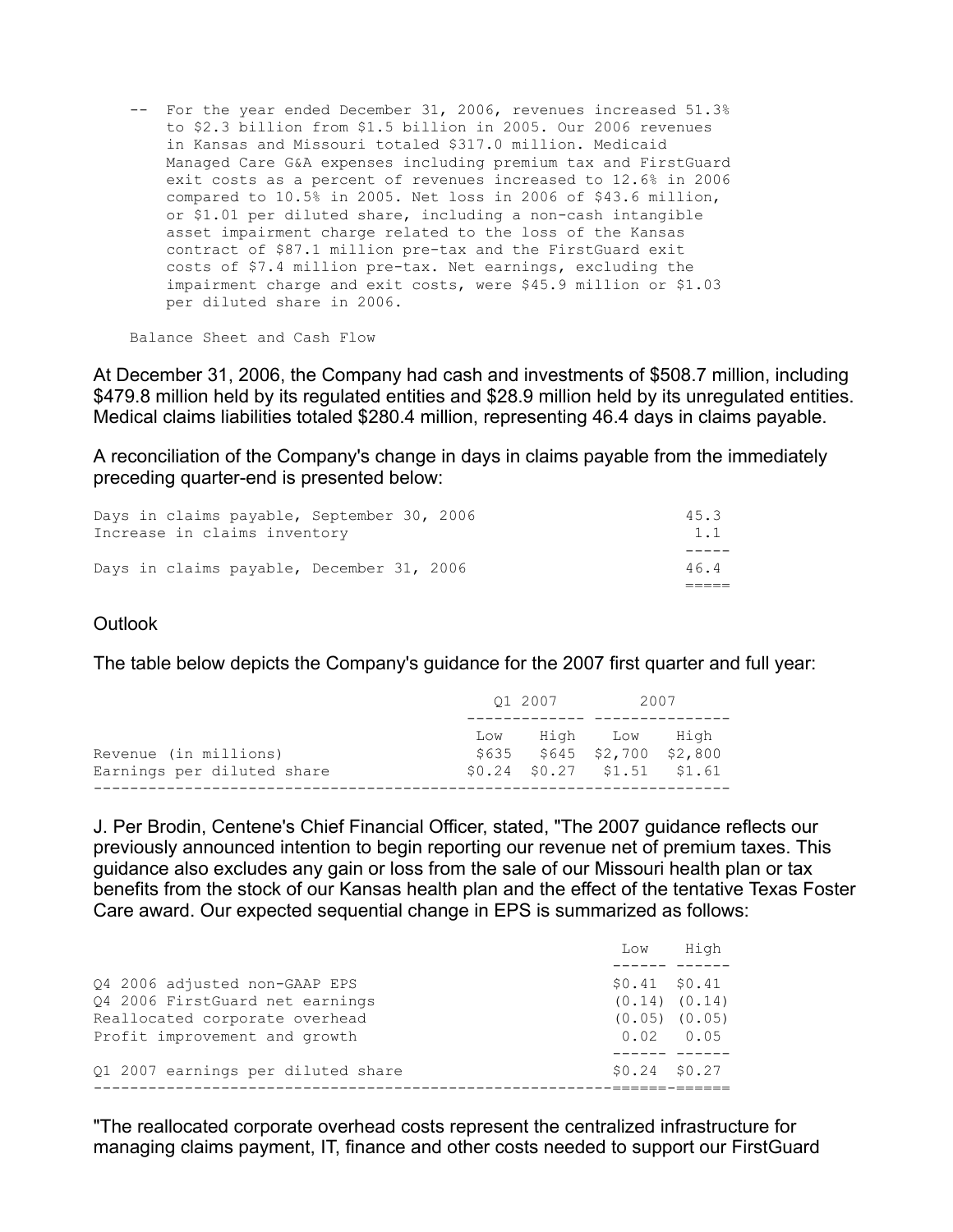operations. Our growth plans require us to maintain the existing infrastructure and will allow us to operate at an appropriate G&A ratio in 2007."

# Conference Call

As previously announced, the Company will host a conference call Tuesday, February 6, 2007, at 8:30 A.M. (Eastern Time) to review the financial results for the fourth quarter and year ended December 31, 2006, and to discuss its business outlook. Michael F. Neidorff and J. Per Brodin will host the conference call. Investors are invited to participate in the conference call by dialing 800-273-1254 in the U.S. and Canada, 706-679-8592 from abroad, or via a live Internet broadcast on the Company's website at [www.centene.com,](http://www.centene.com/) under the Investor Relations section. A replay will be available for on-demand listening shortly after the completion of the call until 11:59 P.M. (Eastern Time) on February 20, 2007 at the aforementioned URL, or by dialing 800-642-1687 in the U.S. and Canada, or 706-645- 9291 from abroad, and entering access code 6573810.

# Non-GAAP Financial Presentation

The Company is providing certain non-GAAP financial measures in this release as the Company believes that these figures are helpful in allowing individuals to more accurately assess the ongoing nature of the Company's operations and measure the Company's performance more consistently.

The non-GAAP information presented above in the "highlights" table, fourth bullet under "Fourth Quarter Summary" and fifth and sixth bullets under "Statement of Operations" excludes the non-cash intangible asset impairment charge related to the Kansas contract non-renewal notification and exit costs for the Kansas and Missouri health plans. This exclusion has been made in the non-GAAP financial measures as management believes that these costs are an unusual event.

The Company uses the presented non-GAAP financial measures internally to focus management on period-to-period changes in the Company's core business. Therefore, the Company believes that this information is meaningful in addition to the information contained in the GAAP presentation of financial information. The presentation of this additional non-GAAP financial information is not intended to be considered in isolation or as a substitute for the financial information prepared and presented in accordance with GAAP.

The following unaudited tables reconcile the Company's Statement of Operations for the fourth quarter and full year of 2006 on a GAAP basis to a non-GAAP basis. The non-GAAP basis excludes the FirstGuard impairment and exit costs.

|                                                                          | Three Months Ended<br>December 31, 2006 |                                               |                   |                             |
|--------------------------------------------------------------------------|-----------------------------------------|-----------------------------------------------|-------------------|-----------------------------|
|                                                                          | GAAP                                    | FirstGuard<br>Impairment<br>and Exit<br>Costs |                   | Non-GAAP                    |
| Total revenues<br>Expenses:                                              | \$697,400                               | \$                                            |                   | $-$ \$697,400               |
| Medical costs<br>Cost of services<br>General and administrative expenses | 556,560<br>15,457<br>106,637            | (7, 349)                                      | $\qquad \qquad -$ | 556,560<br>15,457<br>99,288 |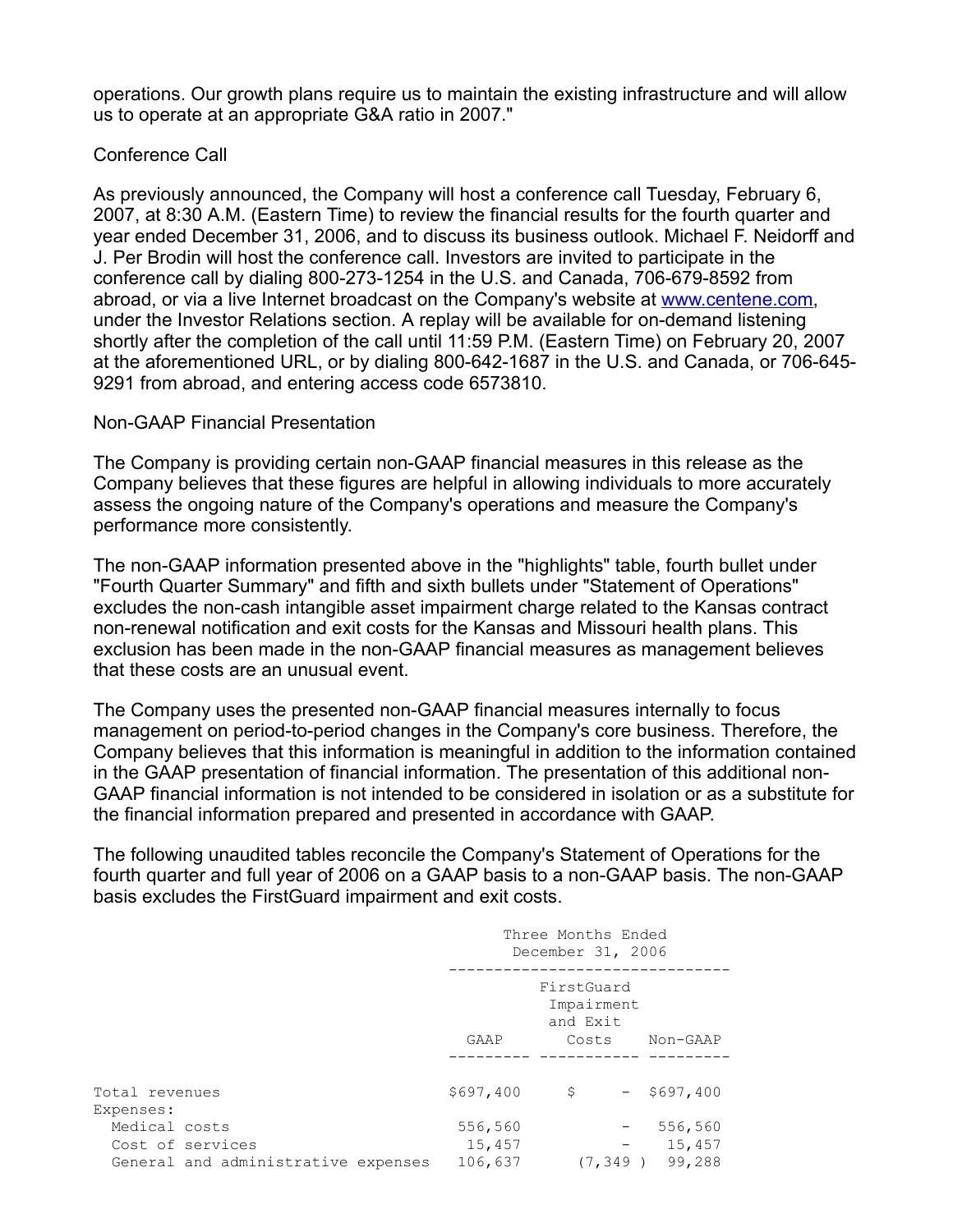| Total operating expenses                                     | 678,654         |                    | $(7, 349)$ 671, 305 |
|--------------------------------------------------------------|-----------------|--------------------|---------------------|
| Earnings from operations<br>Investment and other income, net | 18,746<br>2,736 | 7,349<br>30        | 26,095<br>2,766     |
| Earnings before income taxes<br>Income Tax Expense           | 21,482<br>7,649 | 7,379<br>2,870     | 28,861<br>10,519    |
| Net earnings                                                 | \$13,833        | $$4,509$ $$18,342$ |                     |
| Diluted earnings (loss) per common                           |                 |                    |                     |

 $\frac{1}{2}$  share  $\frac{1}{2}$   $\frac{1}{2}$   $\frac{1}{2}$   $\frac{1}{2}$   $\frac{1}{2}$   $\frac{1}{2}$   $\frac{1}{2}$   $\frac{1}{2}$   $\frac{1}{2}$   $\frac{1}{2}$   $\frac{1}{2}$   $\frac{1}{2}$   $\frac{1}{2}$   $\frac{1}{2}$   $\frac{1}{2}$   $\frac{1}{2}$   $\frac{1}{2}$   $\frac{1}{2}$   $\frac{1}{2}$   $\frac{1}{2}$   $\frac{1$ 

|                                                                              | Year Ended<br>December 31, 2006 |                     |  |                                                        |  |                        |
|------------------------------------------------------------------------------|---------------------------------|---------------------|--|--------------------------------------------------------|--|------------------------|
|                                                                              |                                 | GAAP                |  | FirstGuard<br>Impairment<br>and Exit<br>Costs Non-GAAP |  |                        |
| Total revenues                                                               |                                 | $$2,279,020$ \$     |  |                                                        |  | $-$ \$2,279,020        |
| Expenses:<br>Medical costs<br>Cost of services<br>General and administrative |                                 | 1,819,811<br>60,735 |  |                                                        |  | $-1,819,811$<br>60,735 |
| expenses<br>Impairment loss                                                  |                                 |                     |  | 346,284 (13,342) 332,942<br>81,098 (81,098)            |  |                        |
| Total operating expenses                                                     |                                 |                     |  | 2,307,928 (94,440) 2,213,488                           |  |                        |
| Earnings (loss) from<br>operations<br>Investment and other income, net       |                                 | 7,256               |  | $(28, 908)$ 94,440 65,532<br>30                        |  | 7,286                  |
| Earnings (loss) before<br>income taxes<br>Income Tax Expense                 |                                 |                     |  | $(21, 652)$ 94,470 72,818<br>21,977 4,968 26,945       |  |                        |
| Net earnings                                                                 |                                 |                     |  | $$(43, 629)$ $$89, 502$ $$45, 873$                     |  |                        |
| Diluted earnings (loss) per common<br>share                                  | \$                              | (1.01)              |  |                                                        |  | \$<br>1.03             |

# About Centene Corporation

Centene Corporation is a leading multi-line healthcare enterprise that provides programs and related services to individuals receiving benefits under Medicaid, including the State Children's Health Insurance Program (SCHIP) and Supplemental Security Income (SSI). The Company operates health plans in Georgia, Indiana, New Jersey, Ohio, Texas and Wisconsin. In addition, the Company contracts with other healthcare and commercial organizations to provide specialty services including behavioral health, disease management, long-term care, managed vision, nurse triage, pharmacy benefits management and treatment compliance. Information regarding Centene is available via the Internet at [www.centene.com](http://www.centene.com/).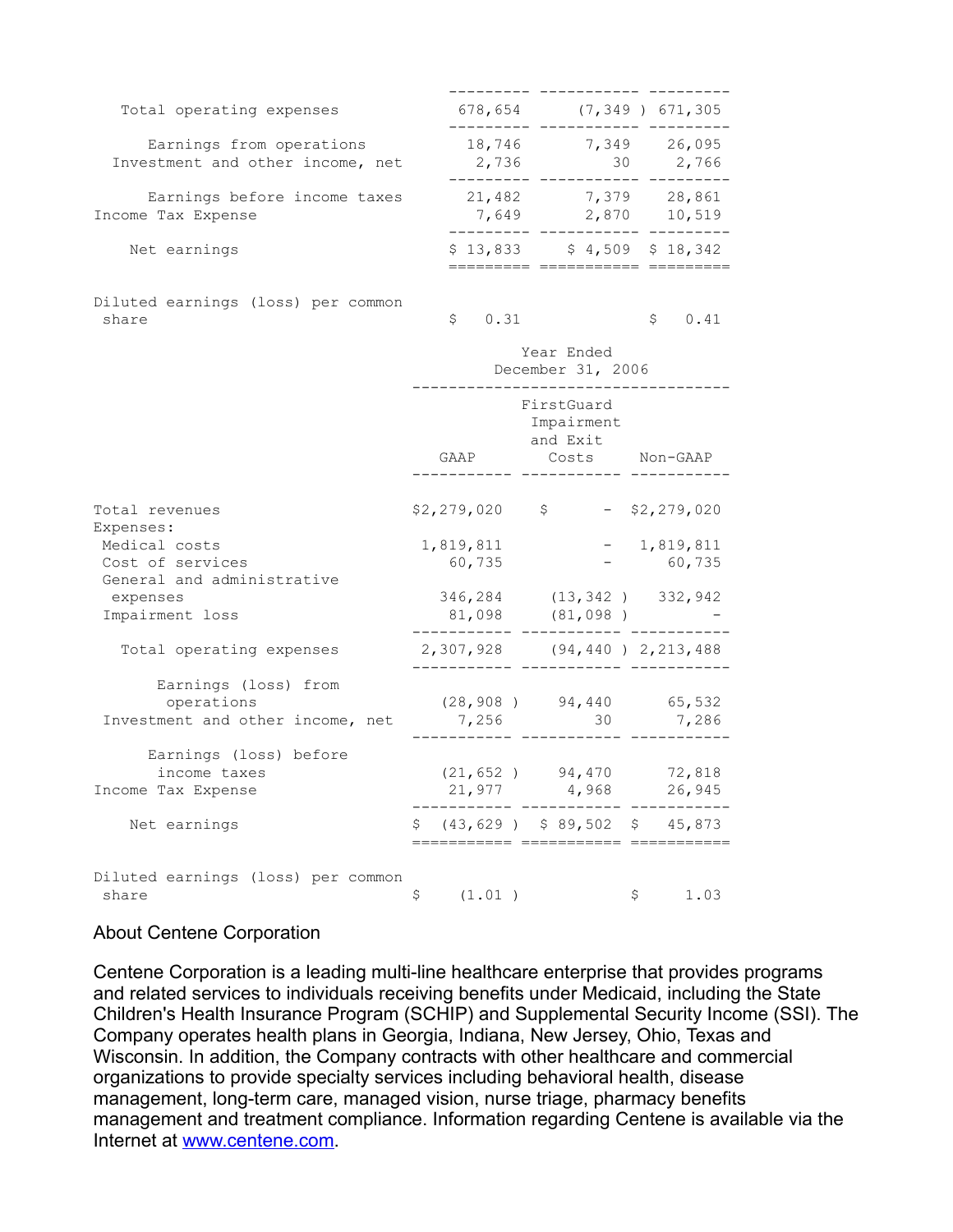The information provided in this press release contains forward-looking statements that relate to future events and future financial performance of Centene. Subsequent events and developments may cause the Company's estimates to change. The Company disclaims any obligation to update this forward-looking financial information in the future. Readers are cautioned that matters subject to forward-looking statements involve known and unknown risks and uncertainties, including economic, regulatory, competitive and other factors that may cause Centene's or its industry's actual results, levels of activity, performance or achievements to be materially different from any future results, levels of activity, performance or achievements expressed or implied by these forward-looking statements. Actual results may differ from projections or estimates due to a variety of important factors, including Centene's ability to accurately predict and effectively manage health benefits and other operating expenses, competition, changes in healthcare practices, changes in federal or state laws or regulations, inflation, provider contract changes, new technologies, reduction in provider payments by governmental payors, major epidemics, disasters and numerous other factors affecting the delivery and cost of healthcare. The expiration, cancellation or suspension of Centene's Medicaid Managed Care contracts by state governments would also negatively affect Centene.

#### (Tables Follow)

#### CENTENE CORPORATION AND SUBSIDIARIES

### CONSOLIDATED BALANCE SHEETS (In thousands, except share data)

| 2006 2005<br>ASSETS<br>Current assets:<br>Cash and cash equivalents<br>\$271,047 \$147,358<br>Premium and related receivables, net of<br>allowances of \$155 and \$343, respectively<br>91,664 44,108<br>Short-term investments, at fair value<br>(amortized cost \$67,199 and \$56,863,<br>respectively)<br>66,921 56,700<br>Other current assets<br>22, 189 24, 439<br>451,821 272,605<br>Total current assets<br>Long-term investments, at fair value (amortized<br>cost \$146,980 and \$126,039, respectively)<br>145,417<br>123,661<br>Restricted deposits, at fair value (amortized cost<br>\$25,422 and \$22,821, respectively)<br>25, 265 22, 555<br>110,688 67,199<br>Property, software and equipment, net<br>Goodwill<br>135,877 157,278<br>Other intangible assets, net<br>16,202 17,368<br>9,710 7,364<br>Other assets<br>\$894,980 \$668,030<br>Total assets<br>=======<br>LIABILITIES AND STOCKHOLDERS' EQUITY<br>Current liabilities:<br>Medical claims liabilities<br>\$280,441 \$170,514<br>Accounts payable and accrued expenses<br>72,723 29,790<br>Unearned revenue<br>33,816 13,648<br>Current portion of long-term debt and notes<br>971<br>699<br>payable | December 31, |  |  |
|-----------------------------------------------------------------------------------------------------------------------------------------------------------------------------------------------------------------------------------------------------------------------------------------------------------------------------------------------------------------------------------------------------------------------------------------------------------------------------------------------------------------------------------------------------------------------------------------------------------------------------------------------------------------------------------------------------------------------------------------------------------------------------------------------------------------------------------------------------------------------------------------------------------------------------------------------------------------------------------------------------------------------------------------------------------------------------------------------------------------------------------------------------------------------------------|--------------|--|--|
|                                                                                                                                                                                                                                                                                                                                                                                                                                                                                                                                                                                                                                                                                                                                                                                                                                                                                                                                                                                                                                                                                                                                                                                   |              |  |  |
|                                                                                                                                                                                                                                                                                                                                                                                                                                                                                                                                                                                                                                                                                                                                                                                                                                                                                                                                                                                                                                                                                                                                                                                   |              |  |  |
|                                                                                                                                                                                                                                                                                                                                                                                                                                                                                                                                                                                                                                                                                                                                                                                                                                                                                                                                                                                                                                                                                                                                                                                   |              |  |  |
|                                                                                                                                                                                                                                                                                                                                                                                                                                                                                                                                                                                                                                                                                                                                                                                                                                                                                                                                                                                                                                                                                                                                                                                   |              |  |  |
|                                                                                                                                                                                                                                                                                                                                                                                                                                                                                                                                                                                                                                                                                                                                                                                                                                                                                                                                                                                                                                                                                                                                                                                   |              |  |  |
|                                                                                                                                                                                                                                                                                                                                                                                                                                                                                                                                                                                                                                                                                                                                                                                                                                                                                                                                                                                                                                                                                                                                                                                   |              |  |  |
|                                                                                                                                                                                                                                                                                                                                                                                                                                                                                                                                                                                                                                                                                                                                                                                                                                                                                                                                                                                                                                                                                                                                                                                   |              |  |  |
|                                                                                                                                                                                                                                                                                                                                                                                                                                                                                                                                                                                                                                                                                                                                                                                                                                                                                                                                                                                                                                                                                                                                                                                   |              |  |  |
|                                                                                                                                                                                                                                                                                                                                                                                                                                                                                                                                                                                                                                                                                                                                                                                                                                                                                                                                                                                                                                                                                                                                                                                   |              |  |  |
|                                                                                                                                                                                                                                                                                                                                                                                                                                                                                                                                                                                                                                                                                                                                                                                                                                                                                                                                                                                                                                                                                                                                                                                   |              |  |  |
|                                                                                                                                                                                                                                                                                                                                                                                                                                                                                                                                                                                                                                                                                                                                                                                                                                                                                                                                                                                                                                                                                                                                                                                   |              |  |  |
|                                                                                                                                                                                                                                                                                                                                                                                                                                                                                                                                                                                                                                                                                                                                                                                                                                                                                                                                                                                                                                                                                                                                                                                   |              |  |  |
|                                                                                                                                                                                                                                                                                                                                                                                                                                                                                                                                                                                                                                                                                                                                                                                                                                                                                                                                                                                                                                                                                                                                                                                   |              |  |  |
|                                                                                                                                                                                                                                                                                                                                                                                                                                                                                                                                                                                                                                                                                                                                                                                                                                                                                                                                                                                                                                                                                                                                                                                   |              |  |  |
|                                                                                                                                                                                                                                                                                                                                                                                                                                                                                                                                                                                                                                                                                                                                                                                                                                                                                                                                                                                                                                                                                                                                                                                   |              |  |  |
|                                                                                                                                                                                                                                                                                                                                                                                                                                                                                                                                                                                                                                                                                                                                                                                                                                                                                                                                                                                                                                                                                                                                                                                   |              |  |  |
|                                                                                                                                                                                                                                                                                                                                                                                                                                                                                                                                                                                                                                                                                                                                                                                                                                                                                                                                                                                                                                                                                                                                                                                   |              |  |  |
|                                                                                                                                                                                                                                                                                                                                                                                                                                                                                                                                                                                                                                                                                                                                                                                                                                                                                                                                                                                                                                                                                                                                                                                   |              |  |  |
|                                                                                                                                                                                                                                                                                                                                                                                                                                                                                                                                                                                                                                                                                                                                                                                                                                                                                                                                                                                                                                                                                                                                                                                   |              |  |  |
|                                                                                                                                                                                                                                                                                                                                                                                                                                                                                                                                                                                                                                                                                                                                                                                                                                                                                                                                                                                                                                                                                                                                                                                   |              |  |  |
|                                                                                                                                                                                                                                                                                                                                                                                                                                                                                                                                                                                                                                                                                                                                                                                                                                                                                                                                                                                                                                                                                                                                                                                   |              |  |  |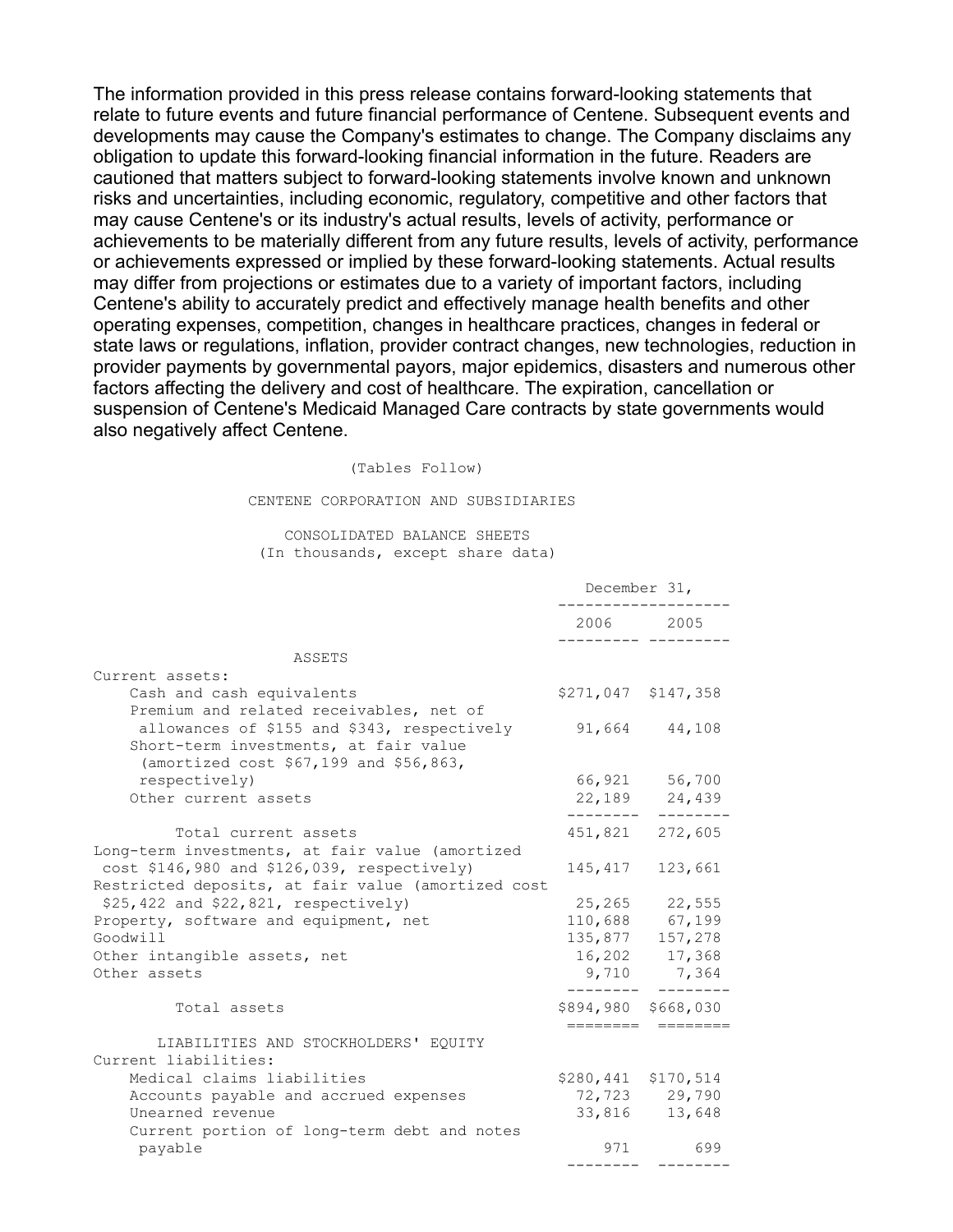| 387,951 | 214,651               |
|---------|-----------------------|
|         | 174,646 92,448        |
| 5,960   | 8,883                 |
|         | 568,557 315,982       |
|         |                       |
|         |                       |
|         |                       |
|         |                       |
| 44      | 43                    |
| 209,340 | 191,840               |
|         |                       |
|         | $(1, 251)$ $(1, 754)$ |
| 118,290 | 161,919               |
| 326,423 | 352,048               |
|         |                       |
|         |                       |
|         |                       |
|         | \$894,980 \$668,030   |

See notes to consolidated financial statements.

CENTENE CORPORATION AND SUBSIDIARIES

## CONSOLIDATED STATEMENTS OF OPERATIONS (In thousands, except share data)

|                                                                                                                | Three Months Ended<br>December 31, |                              |  |                            | Year Ended<br>December 31,                   |                               |  |  |
|----------------------------------------------------------------------------------------------------------------|------------------------------------|------------------------------|--|----------------------------|----------------------------------------------|-------------------------------|--|--|
|                                                                                                                |                                    | 2006                         |  | 2005                       | 2006                                         | 2005                          |  |  |
|                                                                                                                |                                    | (Unaudited)                  |  |                            |                                              |                               |  |  |
| Revenues:<br>Premium<br>Service                                                                                |                                    | 20,263                       |  | 6,346                      | $$677,137$ $$416,872$ $$2,199,439$<br>79,581 | \$1,491,899<br>13,965         |  |  |
| Total revenues                                                                                                 |                                    | 697,400                      |  | 423,218                    | 2,279,020                                    | 1,505,864                     |  |  |
| Expenses:<br>Medical costs<br>Cost of services<br>General and<br>administrative<br>expenses<br>Impairment loss |                                    | 556,560<br>15,457<br>106,637 |  | 345,888<br>2,278<br>54,639 | 1,819,811<br>60,735<br>346,284<br>81,098     | 1,226,909<br>5,851<br>193,913 |  |  |
| Total<br>operating<br>expenses                                                                                 |                                    | 678,654                      |  | 402,805                    | 2,307,928                                    | 1,426,673                     |  |  |
| Earnings<br>(loss) from<br>operations<br>Other income<br>(expense) :                                           |                                    | 18,746                       |  | 20,413                     | (28, 908)                                    | 79,191                        |  |  |
| Investment and<br>other income<br>Interest expense                                                             |                                    | 5,836<br>(3, 100)            |  | 3,194<br>(1, 604)          | 17,892<br>(10, 636)                          | 10,655<br>(3, 990)            |  |  |

Earnings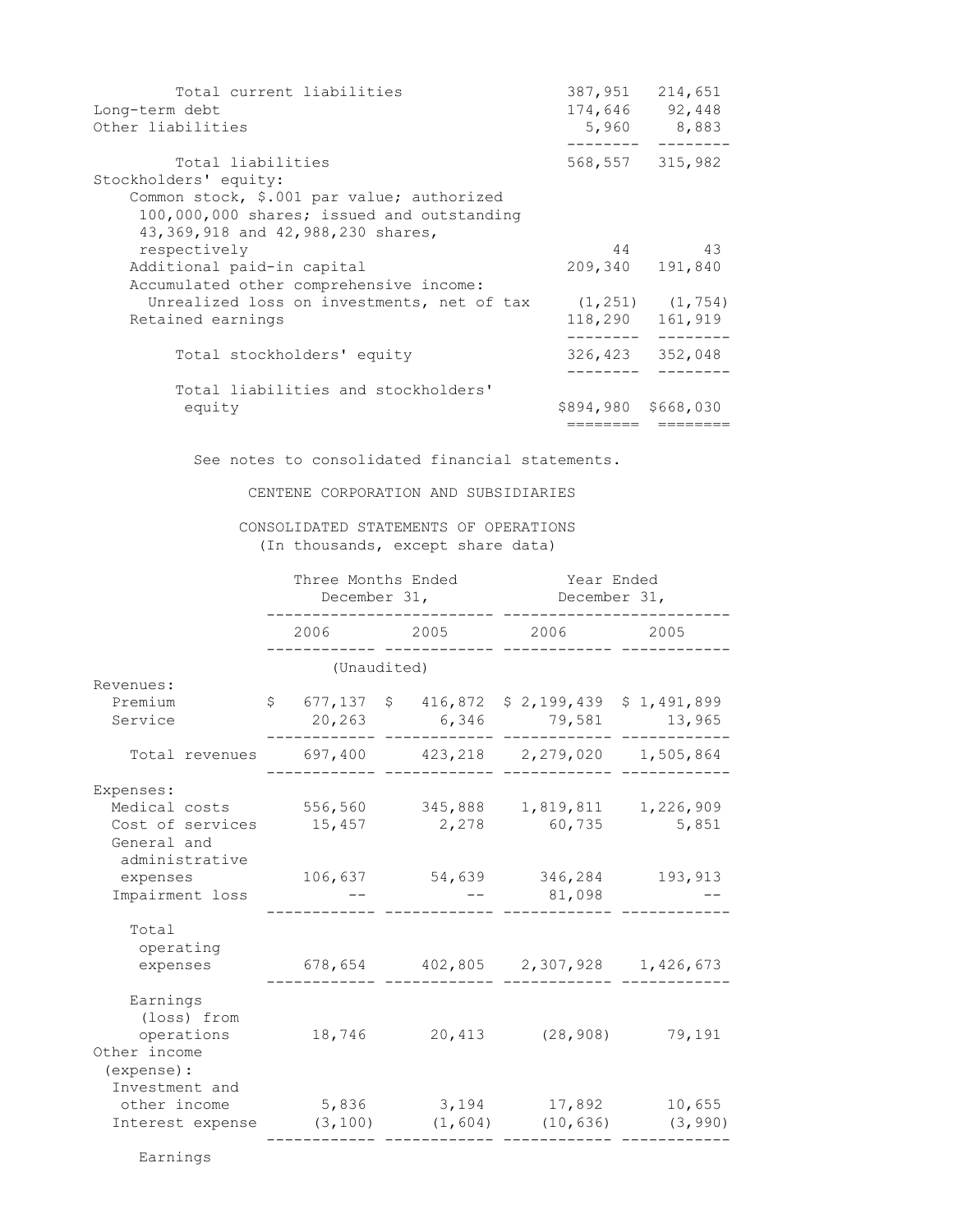| $(\texttt{loss})$                                                                                       |                                 |                                                     |                         |                         |
|---------------------------------------------------------------------------------------------------------|---------------------------------|-----------------------------------------------------|-------------------------|-------------------------|
| before                                                                                                  |                                 |                                                     |                         |                         |
| income taxes $21,482$ $22,003$ $(21,652)$ $85,856$<br>Income tax expense                                |                                 | 7,649 8,137                                         | 21,977                  | 30,224                  |
|                                                                                                         |                                 |                                                     |                         |                         |
| Net earnings                                                                                            |                                 |                                                     |                         |                         |
| $(\texttt{loss})$                                                                                       | $\mathsf{S}$                    | 13,833 \$ 13,866 \$ (43,629) \$ 55,632              |                         |                         |
|                                                                                                         |                                 |                                                     |                         |                         |
| Net earnings                                                                                            |                                 |                                                     |                         |                         |
| (loss) per share:                                                                                       |                                 |                                                     |                         |                         |
| Basic earnings                                                                                          |                                 |                                                     |                         |                         |
| (loss) per                                                                                              |                                 |                                                     |                         |                         |
| common share \$ 0.32 \$ 0.32 \$ (1.01) \$ 1.31                                                          |                                 |                                                     |                         |                         |
| Diluted earnings                                                                                        |                                 |                                                     |                         |                         |
| (loss) per                                                                                              |                                 |                                                     |                         |                         |
| common share $\begin{array}{ccccccccc} \xi & 0.31 & \xi & 0.31 & \xi & (1.01) & \xi & 1.24 \end{array}$ |                                 |                                                     |                         |                         |
| Weighted average                                                                                        |                                 |                                                     |                         |                         |
| number of shares                                                                                        |                                 |                                                     |                         |                         |
| outstanding:                                                                                            |                                 |                                                     |                         |                         |
| Basic                                                                                                   |                                 | 43, 263, 237 42, 885, 900 43, 160, 860 42, 312, 522 |                         |                         |
| Diluted                                                                                                 |                                 | 44,631,117 44,812,159 43,160,860 45,027,633         |                         |                         |
|                                                                                                         |                                 | See notes to consolidated financial statements.     |                         |                         |
|                                                                                                         |                                 |                                                     |                         |                         |
|                                                                                                         |                                 | CENTENE CORPORATION AND SUBSIDIARIES                |                         |                         |
|                                                                                                         |                                 | CONSOLIDATED STATEMENTS OF CASH FLOWS               |                         |                         |
|                                                                                                         |                                 |                                                     |                         |                         |
|                                                                                                         |                                 | (In thousands)                                      |                         |                         |
|                                                                                                         |                                 |                                                     |                         |                         |
|                                                                                                         |                                 |                                                     | Year Ended December 31, |                         |
|                                                                                                         |                                 |                                                     | 2006 2005               |                         |
|                                                                                                         |                                 |                                                     | -------- -----          |                         |
|                                                                                                         |                                 |                                                     |                         |                         |
| Cash flows from operating activities:                                                                   |                                 |                                                     |                         |                         |
| Net earnings (loss)                                                                                     |                                 |                                                     | $$(43, 629)$ $$55, 632$ |                         |
| Adjustments to reconcile net earnings                                                                   |                                 |                                                     |                         |                         |
| (loss) to net cash provided by operating                                                                |                                 |                                                     |                         |                         |
| activities--                                                                                            |                                 |                                                     |                         |                         |
|                                                                                                         | Depreciation and amortization   |                                                     | 20,600                  | 13,069                  |
|                                                                                                         | Excess tax benefits from stock  |                                                     | $- -$                   |                         |
| compensation                                                                                            |                                 |                                                     | 14,904                  | 6,469<br>4,974          |
| Impairment loss                                                                                         | Stock compensation expense      |                                                     | 88,268                  | $ -$                    |
|                                                                                                         | Deferred income taxes           |                                                     | (6, 692)                | 1,786                   |
| Changes in assets and liabilities--                                                                     |                                 |                                                     |                         |                         |
|                                                                                                         | Premium and related receivables |                                                     |                         | $(39, 765)$ $(10, 305)$ |
|                                                                                                         | Other current assets            |                                                     | 5,352                   | (6, 177)                |
| Other assets                                                                                            |                                 |                                                     | 91                      | (525)                   |
|                                                                                                         | Medical claims liabilities      |                                                     |                         | 108,003 4,534           |
| Unearned revenue                                                                                        |                                 |                                                     |                         | 20,035 8,182            |
|                                                                                                         |                                 | Accounts payable and accrued expenses               |                         | 28, 136 (4, 215)        |
|                                                                                                         | Other operating activities      |                                                     | (271)                   | 624                     |
|                                                                                                         |                                 |                                                     |                         |                         |
|                                                                                                         | activities                      | Net cash provided by operating                      | 195,032 74,048          |                         |
|                                                                                                         |                                 |                                                     |                         | -------- -----------    |
| Cash flows from investing activities:                                                                   |                                 |                                                     |                         |                         |
| Purchase of property, software and                                                                      |                                 |                                                     |                         |                         |
| equipment                                                                                               |                                 |                                                     |                         | $(50, 318)$ $(26, 909)$ |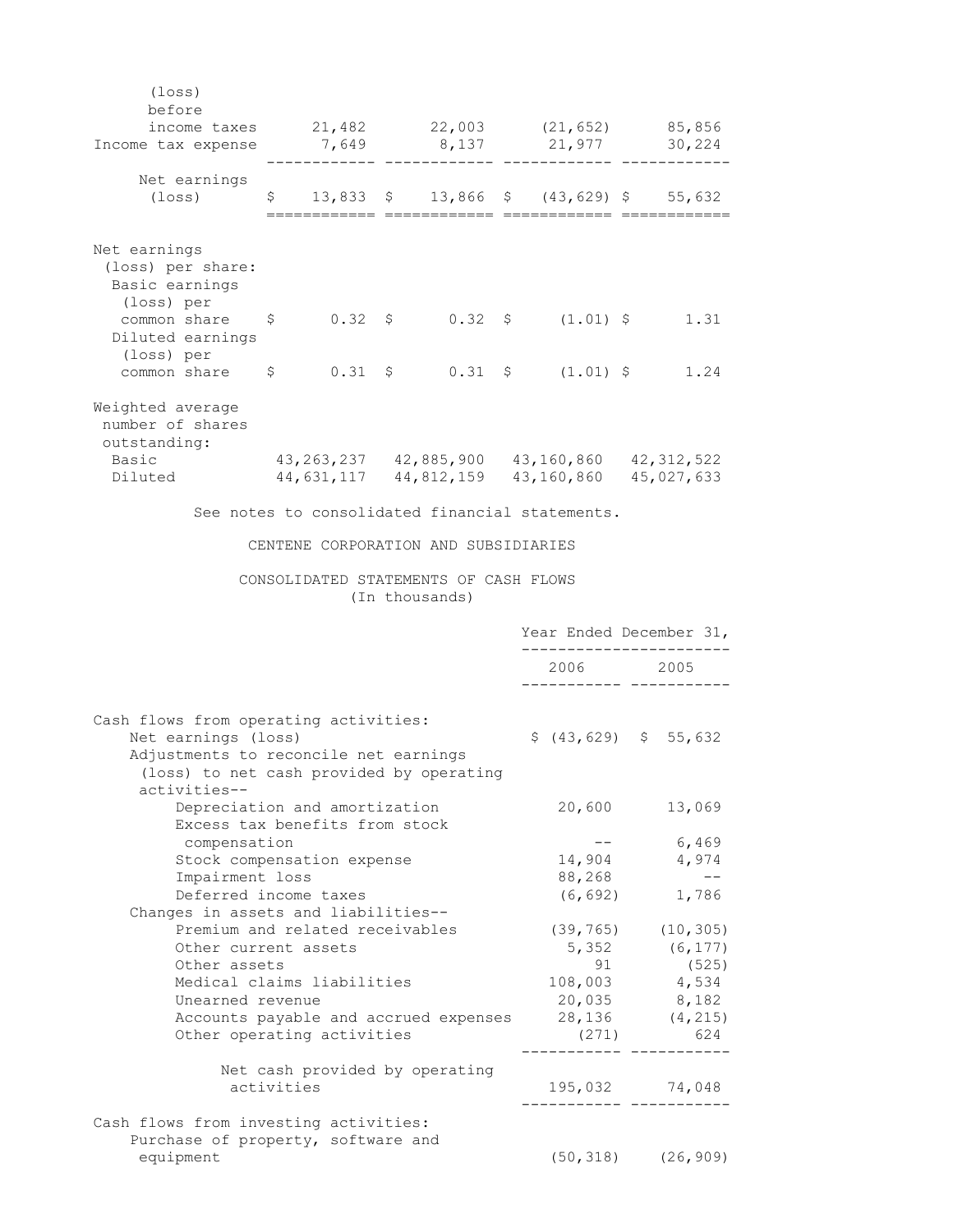| Purchase of investments                                                  |                    | (319, 322)               |              | (150, 444) |
|--------------------------------------------------------------------------|--------------------|--------------------------|--------------|------------|
| Sales and maturities of investments                                      |                    | 286, 155 176, 387        |              |            |
| Acquisitions, net of cash acquired                                       |                    | $(66, 772)$ $(55, 485)$  |              |            |
| Net cash used in investing                                               |                    |                          |              |            |
| activities                                                               |                    | $(150, 257)$ $(56, 451)$ |              |            |
| Cash flows from financing activities:                                    |                    |                          |              |            |
| Proceeds from exercise of stock options                                  |                    | 6,953                    |              | 5,621      |
| Proceeds from borrowings                                                 |                    | 94,359 45,000            |              |            |
| Payment of long-term debt and notes                                      |                    |                          |              |            |
| payable                                                                  |                    | (17, 355)                |              | (4, 552)   |
| Excess tax benefits from stock                                           |                    |                          |              |            |
| compensation                                                             |                    | 3,043                    |              |            |
| Common stock repurchases                                                 |                    | (7, 833)                 |              |            |
| Other financing activities                                               |                    | (253)                    |              | (413)      |
| Net cash provided by financing                                           |                    |                          |              |            |
| activities                                                               |                    | 78,914 45,656            |              |            |
| Net increase in cash and cash                                            |                    |                          |              |            |
| equivalents                                                              |                    | 123,689 63,253           |              |            |
|                                                                          |                    |                          |              |            |
| Cash and cash equivalents, beginning of period                           |                    | 147,358 84,105           |              |            |
| Cash and cash equivalents, end of period                                 |                    | $$271,047$ $$147,358$    |              |            |
|                                                                          |                    | ======================== |              |            |
| Interest paid                                                            |                    | $$10,680$ $$3,291$       |              |            |
| Income taxes paid                                                        | \$                 | 16,418 \$ 31,287         |              |            |
|                                                                          |                    |                          |              |            |
| Supplemental schedule of non-cash investing<br>and financing activities: |                    |                          |              |            |
| Common stock issued for acquisitions                                     | \$                 |                          | $\mathsf{S}$ | 8,991      |
| Property acquired under capital leases                                   | $\hat{\mathsf{S}}$ | 366                      | \$           | 5,026      |
| See notes to consolidated financial statements.                          |                    |                          |              |            |

## CENTENE CORPORATION

## SUPPLEMENTAL FINANCIAL DATA

|                                      | O4<br>2006                     | O3<br>2006                     | 02<br>2006                   | Q1<br>2006                   |
|--------------------------------------|--------------------------------|--------------------------------|------------------------------|------------------------------|
| MEMBERSHIP<br>Medicaid Managed Care: |                                |                                |                              |                              |
| Georgia<br>Indiana<br>New Jersey     | 308,800<br>183,100<br>58,900   | 252,600<br>198,100<br>59,100   | 216,000<br>193,000<br>59,000 | 193,000<br>57,500            |
| Ohio<br>Texas                        | 109,200<br>298,500             | 88,300<br>259,900              | 73,100<br>235,800            | 59,000<br>237,500            |
| Wisconsin                            | 164,800                        | 167,100                        | 174,600                      | 175,100                      |
| Subtotal<br>Kansas<br>Missouri       | 1,123,300<br>107,000<br>31,900 | 1,025,100<br>112,400<br>32,200 | 951,500<br>117,100<br>32,900 | 722,100<br>118,200<br>34,500 |
| TOTAL                                | 1,262,200                      | 1,169,700                      | 1,101,500                    | 874,800                      |
| Medicaid                             | 887,300                        | 818,000                        | 755,400                      | 574,300                      |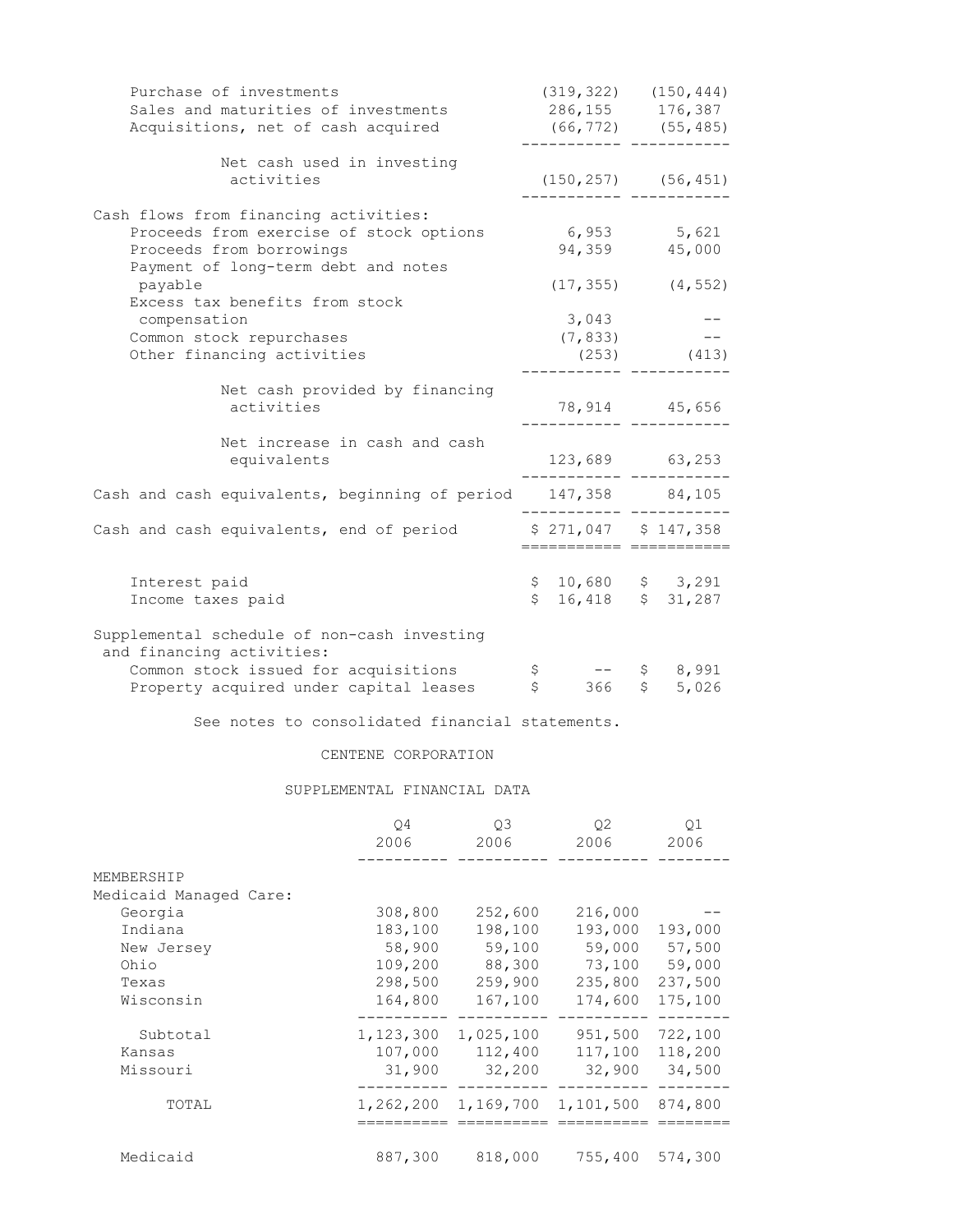| SCHIP<br>SSI                                                                                                                                                                 | 216,200<br>19,800  | 189,100<br>18,000                            | 179,700<br>16,400          | 132,000<br>15,800          |
|------------------------------------------------------------------------------------------------------------------------------------------------------------------------------|--------------------|----------------------------------------------|----------------------------|----------------------------|
| Subtotal<br>Kansas and Missouri                                                                                                                                              |                    | 1, 123, 300 1, 025, 100 951, 500 722, 100    |                            |                            |
| Medicaid and SCHIP<br>members                                                                                                                                                |                    | 138,900 144,600 150,000 152,700              |                            |                            |
| TOTAL                                                                                                                                                                        |                    | 1, 262, 200 1, 169, 700 1, 101, 500 874, 800 | ise essessesse essi        |                            |
| Specialty Services(a):                                                                                                                                                       |                    |                                              |                            |                            |
| Arizona<br>Kansas                                                                                                                                                            | 36,600             | 94,500 94,500<br>37,500                      | 93,600 92,300<br>39,400    | 39,200                     |
| TOTAL                                                                                                                                                                        |                    | 131,100 132,000                              | 133,000                    | 131,500                    |
| (a) Includes behavioral health contracts only.                                                                                                                               |                    |                                              |                            |                            |
| REVENUE PER MEMBER (b)                                                                                                                                                       | \$173.75           | \$169.98                                     | $$159.33$ $$157.17$        |                            |
| CLAIMS (b)<br>Period-end inventory<br>Average inventory<br>Period-end inventory per                                                                                          | 296,100<br>195,700 | 233,500<br>188,600                           | 150,100                    | 186,200 229,800<br>175,200 |
| member                                                                                                                                                                       | 0.23               | 0.20                                         | 0.17                       | 0.26                       |
| (b) Revenue per member and claims information are presented for the<br>Medicaid Managed Care segment.                                                                        |                    |                                              |                            |                            |
| DAYS IN CLAIMS PAYABLE (c)                                                                                                                                                   | 46.4               | 45.3                                         | 42.6                       | 43.0                       |
| (c) Days in Claims Payable is a calculation of Medical Claims<br>Liabilities at the end of the period divided by average claims<br>expense per calendar day for such period. |                    |                                              |                            |                            |
| CASH AND INVESTMENTS                                                                                                                                                         |                    |                                              |                            |                            |
| (in millions)<br>Regulated<br>Unregulated                                                                                                                                    | \$479.8<br>28.9    | $$411.1$ \$<br>29.0                          | 25.5                       | $323.9 \div 314.0$<br>25.8 |
| TOTAL                                                                                                                                                                        |                    | $$508.7$ $$440.1$ $$349.4$ $$339.8$          |                            |                            |
| ANNUALIZED RETURN ON EQUITY<br>(d)                                                                                                                                           | 17.5%              | $(83.8)$ $%$                                 | 5.4%                       | 9.8%                       |
| (d) Annualized Return on Equity is calculated as follows: (net income<br>for quarter x 4) divided by ((beginning of period equity + end of<br>period equity) divided by 2).  |                    |                                              |                            |                            |
| HEALTH BENEFITS RATIO BY CATEGORY:                                                                                                                                           |                    |                                              |                            |                            |
|                                                                                                                                                                              |                    | Three Months Ended<br>December 31,           | Year Ended<br>December 31, |                            |
|                                                                                                                                                                              | 2006               | 2005                                         | 2006                       | 2005                       |

| Medicaid and SCHIP | 82.1% | 82.3% |           | $82.6%$ $81.8%$ |
|--------------------|-------|-------|-----------|-----------------|
| SST                | 91.4  | 105.4 | 87.6 97.5 |                 |
| Specialty Services | 80.2  | 81.3  | 82.5 85.0 |                 |